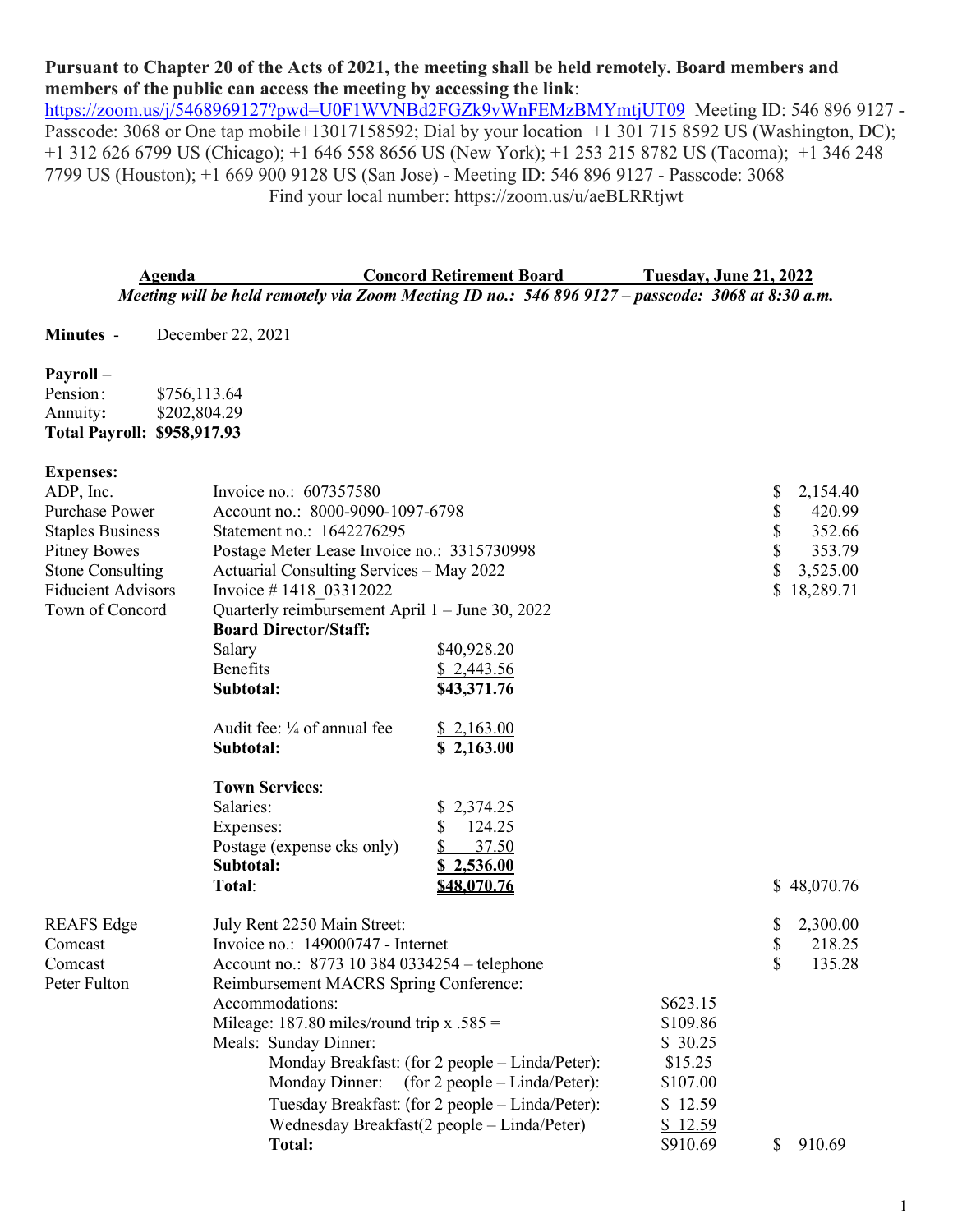| Linda Boucher             | Reimbursement MACRS Spring Conference:          |          |             |
|---------------------------|-------------------------------------------------|----------|-------------|
|                           | Accommodations:                                 | \$634.59 |             |
|                           | Mileage: $92.9 \times 2 = 185.80 \times .585 =$ | \$108.69 | \$          |
|                           | Total:                                          | \$743.28 | S<br>743.28 |
| Eric Macy:                | Reimbursement MACRS Spring Conference:          |          |             |
|                           | Mileage: $93.7 \times 2 = 187.40 \times .585 =$ | \$109.63 | S<br>109.63 |
| <b>MACRS</b>              | One-day Fee: Eric Macy                          |          | 56.00       |
| Subtotal:                 |                                                 |          | \$77,640.44 |
|                           |                                                 |          |             |
| $3(8)(c)$ Reimbursements: |                                                 |          |             |
| <b>Taunton Retirement</b> | Richard Sproul                                  |          | 16,715.95   |
| Subtotal:                 |                                                 |          | \$16,715.95 |

# **Grand total: \$ 94,356.39**

#### **New Members**

| Name                         | Unit                | Department      | <b>Position</b>              | Hire Date              | Group   |
|------------------------------|---------------------|-----------------|------------------------------|------------------------|---------|
| Juliana DiRamio              | Town                | Police          | Police Officer<br>05/09/2022 |                        | 4       |
| Marco MacElhiney             | School              | <b>CPS</b>      | <b>Student Supervisor</b>    | 05/13/2022             |         |
| (Rehired)                    |                     |                 |                              |                        |         |
| Hayleigh Walker-Kurland Town |                     | Planning/LndMgt | Administrative Assist.       | 05/23/2022             |         |
| Alejandro Ochoa              | Town                | TMO             | Build. Main. Cust.           | 04/11/2022             |         |
| Muriel Portugal              | <b>CHA</b>          | <b>CHA</b>      | Resident Service Coor.       | 05/31/2022             |         |
| Kenneth Hatfield             | <b>CHA</b>          | <b>CHA</b>      | Maint./Grounds               | 05/30/2022             |         |
| Cole Lasco                   | Town                | Police          | Public Safety Dis.           | 04/21/2022             |         |
| <b>New Retirements</b>       |                     |                 |                              |                        |         |
| Name                         | Unit/Group          | Department      | <b>Position</b>              | <b>Retirement Date</b> | Service |
| Maureen Murphy-BakerSchool/1 |                     | <b>CPS</b>      | <b>SPED</b> Tutor            | 06/17/2022             | 26.3333 |
| Eric Nelson                  | T <sub>own</sub> /4 | Fire            | Firefighter/EMT              | 06/30/2022             | 36.3333 |
| <b>Refunds/Rollovers</b>     |                     |                 |                              |                        |         |
| Name                         | Unit/Group          | Department      | Position                     | Amount                 | Service |
| Katherine Hanley             | Town/1              | <b>TMO</b>      | Dir. of Sustainability       | \$39,118.84            | 3.5000  |

**Rollover to: Fidelity Investments**

| <b>Transfers to other Systems</b>                    |                     |              |                    |              |         |  |
|------------------------------------------------------|---------------------|--------------|--------------------|--------------|---------|--|
| Name                                                 | Unit/Group          | Department   | Position           | Amount       | Service |  |
| Kaitlyn Nagle                                        | School/1            | <b>CPS</b>   | <b>SPED Tutor</b>  | \$3,145.07   | 1.0000  |  |
| <b>Transferring to MTRS</b>                          |                     |              |                    |              |         |  |
| Charles Dirienzo                                     | T <sub>own</sub> /4 | Police       | Police Officer     | \$134,698.21 | 19.9167 |  |
| <b>Transferring to Worcester Regional Retirement</b> |                     |              |                    |              |         |  |
| Jeremy Romanul                                       | Town/1              | TMO          | Sr. Admin. Assist. | \$12,572.14  | 2.1667  |  |
| <b>Transferring to State Board of Retirement</b>     |                     |              |                    |              |         |  |
| <b>Bradley Marshall</b>                              | School/1            | <b>CCRSD</b> | <b>SPED</b> Tutor  | \$7,919.16   | 2.0000  |  |
| <b>Transferring to MTRS</b>                          |                     |              |                    |              |         |  |

## **DEATHS:**

**Richard T. Hayes – born June 16, 1927.** Richard became a member of the Concord Retirement System on September 1, 1963, as a Bus Driver for the Concord Public Schools. He worked in this position for over 21 years before retiring on August 25, 1993. Richard passed away on May 21, 2022, at the age of 94.